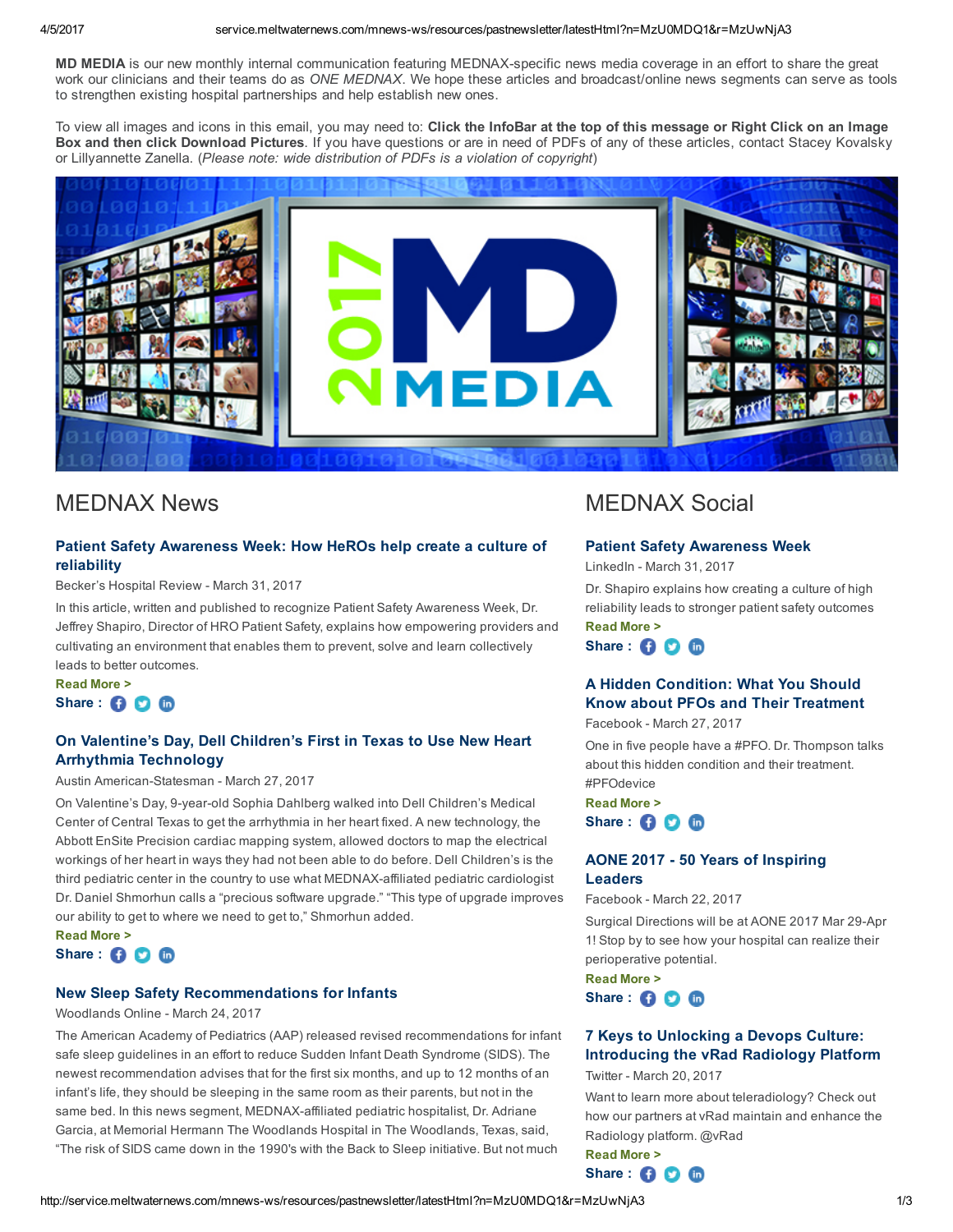had changed since then, so the AAP took another look to further improve on safety sleep

practices." [Read](http://service.meltwaternews.com/mnews/redirect.html?docId=8280569&userId=343354&cId=93590&pId=11&agentId=557091&type=3&etype=USER_CREATED&t=New+Sleep+Safety+Recommendations+for+Infants&cdt=1490368440000&sn=Woodlands+Online+&cc=United+States&surl=http%3A%2F%2Fwww.woodlandsonline.com&an=Clicked+from+Archive%2C+Newsfeed%2C+or+Newsletter&ue=stacey_kovalsky@mednax.com&url=http%3A%2F%2Fwww.woodlandsonline.com%2Fnpps%2Fstory.cfm%3Fnppage%3D59284) More > Share : 6 C C

# Q&A: Shannon Werb on vRad, MEDNAX and building the 'National [Radiology](http://service.meltwaternews.com/mnews/redirect.html?docId=8280559&userId=3201313&cId=93590&pId=11&agentId=557091&type=3&etype=USER_CREATED&t=Q%26A%3A+Shannon+Werb+on+vRad%2C+MEDNAX+and+building+the+%E2%80%98National+Radiology+Practice%E2%80%99+of+the+future&cdt=1490109240000&sn=Imaging+Biz+&cc=United+States&surl=http%3A%2F%2Fwww.imagingbiz.com&an=Clicked+from+Archive%2C+Newsfeed%2C+or+Newsletter&ue=stacey_kovalsky@mednax.com&url=http%3A%2F%2Fwww.imagingbiz.com%2Fportals%2Fmedical-imaging-review%2Ftopics%2Fimaging-informatics%2Fq-shannon-werb-vrad-mednax-and-building-%25E2%2580%2598national-radiology-practice%25E2%2580%2599-future) Practice' of the future

Imaging Biz - March 21, 2017

On Jan. 30, 2017 MEDNAX announced the acquisition of Radiology Alliance, the largest private practice radiology group in Tennessee. With this acquisition, MEDNAX officially entered the world of onsite radiology. In this article, Shannon Werb, president and COO of vRad, spoke about this announcement and what this means for MEDNAX, vRad and other private practice radiology groups throughout the country.

[Read](http://service.meltwaternews.com/mnews/redirect.html?docId=8280559&userId=343354&cId=93590&pId=11&agentId=557091&type=3&etype=USER_CREATED&t=Q%26A%3A+Shannon+Werb+on+vRad%2C+MEDNAX+and+building+the+%E2%80%98National+Radiology+Practice%E2%80%99+of+the+future&cdt=1490109240000&sn=Imaging+Biz+&cc=United+States&surl=http%3A%2F%2Fwww.imagingbiz.com&an=Clicked+from+Archive%2C+Newsfeed%2C+or+Newsletter&ue=stacey_kovalsky@mednax.com&url=http%3A%2F%2Fwww.imagingbiz.com%2Fportals%2Fmedical-imaging-review%2Ftopics%2Fimaging-informatics%2Fq-shannon-werb-vrad-mednax-and-building-%25E2%2580%2598national-radiology-practice%25E2%2580%2599-future) More > Share : **O O O** 

# For Radiology Alliance, MEDNAX [Acquisition](http://service.meltwaternews.com/mnews/redirect.html?docId=8280561&userId=3201313&cId=93590&pId=11&agentId=557091&type=3&etype=USER_CREATED&t=For+Radiology+Alliance%2C+MEDNAX+Acquisition+Paves+the+Way+for+Growth&cdt=1490109240000&sn=Imaging+Biz+&cc=United+States&surl=http%3A%2F%2Fwww.imagingbiz.com&an=Clicked+from+Archive%2C+Newsfeed%2C+or+Newsletter&ue=stacey_kovalsky@mednax.com&url=http%3A%2F%2Fwww.imagingbiz.com%2Fportals%2Fmedical-imaging-review%2Ftopics%2Fimaging-informatics%2Fradiology-alliance-mednax-acquisition-paves-way-growth) Paves the Way for Growth

### Imaging Biz - March 21, 2017

Radiology Alliance, partnered with MEDNAX because of the company's physician-led culture, focus on outcomes and robust technology platform. The partnership between MEDNAX and vRad reflects a desire for expansion from both organizations. According to Jason L. Shipman, MD, president of Radiology Alliance, "MEDNAX's comprehensive IT platform and remote technology brings high-tech patient care capabilities and the opportunity to expand our coverage in an efficient and highly specialized manner. In addition, the size and scale of their national network provides back office infrastructure to our practice without compromising our independence."

[Read](http://service.meltwaternews.com/mnews/redirect.html?docId=8280561&userId=343354&cId=93590&pId=11&agentId=557091&type=3&etype=USER_CREATED&t=For+Radiology+Alliance%2C+MEDNAX+Acquisition+Paves+the+Way+for+Growth&cdt=1490109240000&sn=Imaging+Biz+&cc=United+States&surl=http%3A%2F%2Fwww.imagingbiz.com&an=Clicked+from+Archive%2C+Newsfeed%2C+or+Newsletter&ue=stacey_kovalsky@mednax.com&url=http%3A%2F%2Fwww.imagingbiz.com%2Fportals%2Fmedical-imaging-review%2Ftopics%2Fimaging-informatics%2Fradiology-alliance-mednax-acquisition-paves-way-growth) More > Share : 6 0 m

## Zika Virus [Resulted](http://service.meltwaternews.com/mnews/redirect.html?docId=8280543&userId=3201313&cId=93590&pId=11&agentId=557091&type=3&etype=USER_CREATED&t=Zika+Virus+Resulted+in+More+Birth+Defects+in+United+States&cdt=1488557640000&sn=NBC+%28Dallas%2C+TX%29+&cc=United+States&surl=http%3A%2F%2Fwww.nbcdfw.com&an=Clicked+from+Archive%2C+Newsfeed%2C+or+Newsletter&ue=stacey_kovalsky@mednax.com&url=http%3A%2F%2Fwww.nbcdfw.com%2Fnews%2Fhealth%2FZika-Virus-Resulted-in-More-Birth-Defects-in-United-States-415268513.html) in More Birth Defects in United States

NBC (Dallas, TX) - March 03, 2017

The CDC found that birth defects due to Zika infection rose from in the United States from 2013 to 2016. The findings demonstrate the importance of having monitoring systems that collect data on birth defects. MEDNAX-affiliated neonatologist, Dr. Tala Nasr, practicing at Medical City Children's Hospital in Dallas says, "It's important for mothers to get prenatal care and deliver in a center where clinicians know how to care for these babies."

[Read](http://service.meltwaternews.com/mnews/redirect.html?docId=8280543&userId=343354&cId=93590&pId=11&agentId=557091&type=3&etype=USER_CREATED&t=Zika+Virus+Resulted+in+More+Birth+Defects+in+United+States&cdt=1488557640000&sn=NBC+%28Dallas%2C+TX%29+&cc=United+States&surl=http%3A%2F%2Fwww.nbcdfw.com&an=Clicked+from+Archive%2C+Newsfeed%2C+or+Newsletter&ue=stacey_kovalsky@mednax.com&url=http%3A%2F%2Fwww.nbcdfw.com%2Fnews%2Fhealth%2FZika-Virus-Resulted-in-More-Birth-Defects-in-United-States-415268513.html) More > Share : 6 0 m

# Healing Touch: Caring for Babies Born Into the Opioid-Epidemic

ABC (Flint, MI) - March 02, 2017

Neonatal Abstinence Syndrome (NAS), the opioid abuse epidemic that has swept the nation has also hit Mid-Michigan. The statistics show that cases in Michigan have quadrupled in the last few years. MEDNAX-affiliated neonatologist, Dr. Ranjan Monga, at Hurley Medical Center in Flint, Mich., explains that while no substance is safe during pregnancy, doctors are now prescribing suboxone to pregnant women as a detox strategy.

[Read](http://service.meltwaternews.com/mnews/redirect.html?docId=8280531&userId=343354&cId=93590&pId=11&agentId=557091&type=3&etype=USER_CREATED&t=Healing+Touch%3A+Caring+for+Babies+Born+Into+the+Opioid-Epidemic+&cdt=1488471240000&sn=ABC+%28Flint%2C+MI%29+&cc=United+States&surl=http%3A%2F%2Fwww.abc12.com&an=Clicked+from+Archive%2C+Newsfeed%2C+or+Newsletter&ue=stacey_kovalsky@mednax.com&url=http%3A%2F%2Fwww.abc12.com%2Fcontent%2Fnews%2FVolunteer-Cuddlers-provide-Healing-Touch-for-babies-born-to-moms-who-used-415293783.html) More > Share :

# Women's and [Children's](http://service.meltwaternews.com/mnews/redirect.html?docId=8280523&userId=3201313&cId=93590&pId=11&agentId=557091&type=3&etype=USER_CREATED&t=Women%E2%80%99s+and+Children%E2%80%99s+Hospital+Offers+Webcam+Services+in+NICU&cdt=1488384840000&sn=ABC+%28Lafayette%2C+LA%29+&cc=United+States&surl=http%3A%2F%2Fklfy.com&an=Clicked+from+Archive%2C+Newsfeed%2C+or+Newsletter&ue=stacey_kovalsky@mednax.com&url=http%3A%2F%2Fklfy.com%2F2017%2F03%2F01%2Fwomens-and-childrens-hospital-offers-webcam-service-within-its-neonatal-icu%2F) Hospital Offers Webcam Services in NICU

ABC (Lafayette, LA) - March 01, 2017

Women's and Children's Hospital in Lafayette, LA, installed a new technology called NICview. NICview is an innovative, small camera placed at designated bed spaces in the NICU. The new technology has increased patient satisfaction and helps alleviate NICU